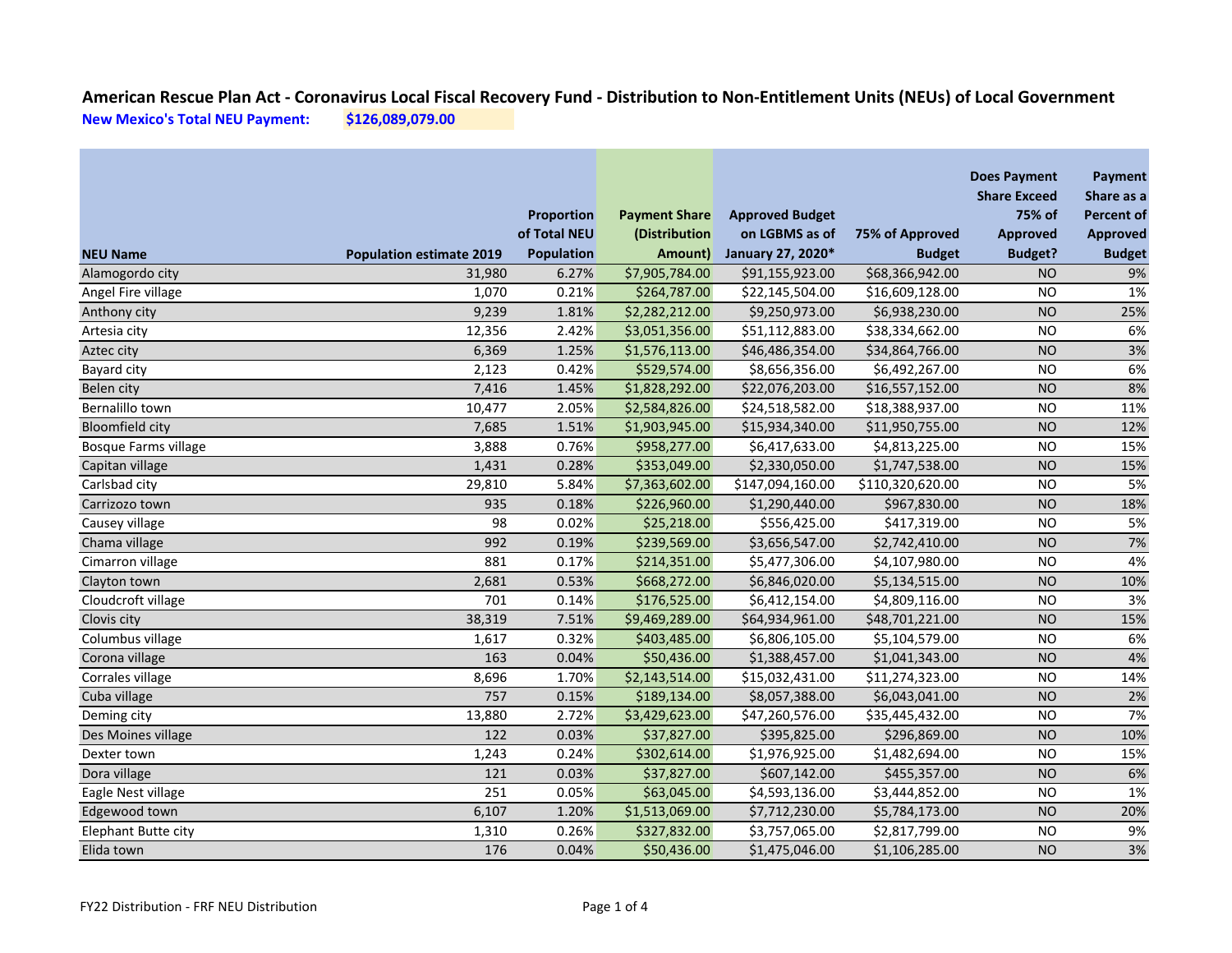|                                    |                                       | Proportion                        | <b>Payment Share</b>     | <b>Approved Budget</b>              |                                  | <b>Does Payment</b><br><b>Share Exceed</b><br>75% of | Payment<br>Share as a<br><b>Percent of</b> |
|------------------------------------|---------------------------------------|-----------------------------------|--------------------------|-------------------------------------|----------------------------------|------------------------------------------------------|--------------------------------------------|
| <b>NEU Name</b>                    |                                       | of Total NEU<br><b>Population</b> | (Distribution<br>Amount) | on LGBMS as of<br>January 27, 2020* | 75% of Approved<br><b>Budget</b> | <b>Approved</b><br><b>Budget?</b>                    | <b>Approved</b>                            |
|                                    | <b>Population estimate 2019</b><br>78 | 0.02%                             | \$25,218.00              |                                     |                                  |                                                      | <b>Budget</b>                              |
| Encino village                     | 10,044                                | 1.97%                             | \$2,483,955.00           | \$328,307.00<br>\$27,787,696.00     | \$246,230.00<br>\$20,840,772.00  | <b>NO</b><br><b>NO</b>                               | 8%<br>9%                                   |
| Española city<br>Estancia town     | 1,571                                 | 0.31%                             | \$390,876.00             | \$2,295,610.00                      | \$1,721,708.00                   | <b>NO</b>                                            | 17%                                        |
| Eunice city                        | 3,038                                 | 0.60%                             | \$756,534.00             | \$11,865,804.00                     | \$8,899,353.00                   | <b>NO</b>                                            | 6%                                         |
| Floyd village                      | 110                                   | 0.03%                             | \$37,827.00              | \$417,193.00                        | \$312,895.00                     | <b>NO</b>                                            | 9%                                         |
| Folsom village                     | 57                                    | 0.01%                             | \$12,609.00              | \$556,161.00                        | \$417,121.00                     | <b>NO</b>                                            | 2%                                         |
| Fort Sumner village                | 897                                   | 0.18%                             | \$226,960.00             | \$3,802,538.00                      | \$2,851,904.00                   | <b>NO</b>                                            | 6%                                         |
| Gallup city                        | 21,493                                | 4.21%                             | \$5,308,350.00           | \$148,149,221.00                    | \$111,111,916.00                 | <b>NO</b>                                            | 4%                                         |
| Grady village                      | 103                                   | 0.02%                             | \$25,218.00              | \$1,143,362.00                      | \$857,522.00                     | <b>NO</b>                                            | 2%                                         |
| <b>Grants city</b>                 | 8,942                                 | 1.75%                             | \$2,206,559.00           | \$34,444,672.00                     | \$25,833,504.00                  | <b>NO</b>                                            | 6%                                         |
| Grenville village                  | 29                                    | 0.01%                             | \$12,609.00              | \$263,307.00                        | \$197,480.00                     | <b>NO</b>                                            | 5%                                         |
| Hagerman town                      | 1,220                                 | 0.24%                             | \$302,614.00             | \$3,272,359.00                      | \$2,454,269.00                   | <b>NO</b>                                            | 9%                                         |
| Hatch village                      | 1,650                                 | 0.32%                             | \$403,485.00             | \$5,513,363.00                      | \$4,135,022.00                   | <b>NO</b>                                            | 7%                                         |
| Hobbs city                         | 39,141                                | 7.67%                             | \$9,671,031.00           | \$185,223,688.00                    | \$138,917,766.00                 | <b>NO</b>                                            | 5%                                         |
| Hope village                       | 106                                   | 0.02%                             | \$25,218.00              | \$1,987,566.00                      | \$1,490,675.00                   | <b>NO</b>                                            | 1%                                         |
| House village                      | 62                                    | 0.01%                             | \$12,609.00              | \$283,255.00                        | \$212,441.00                     | <b>NO</b>                                            | 4%                                         |
| Hurley town                        | 1,176                                 | 0.23%                             | \$290,005.00             | \$7,532,192.00                      | \$5,649,144.00                   | <b>NO</b>                                            | 4%                                         |
| Jal city                           | 2,117                                 | 0.42%                             | \$529,574.00             | \$17,542,717.00                     | \$13,157,038.00                  | <b>NO</b>                                            | 3%                                         |
| Jemez Springs village              | $\overline{267}$                      | 0.05%                             | \$63,045.00              | \$1,238,349.00                      | \$928,762.00                     | <b>NO</b>                                            | 5%                                         |
| Kirtland town                      | 601                                   | 0.12%                             | \$151,307.00             | \$1,263,075.00                      | \$947,306.00                     | <b>NO</b>                                            | 12%                                        |
| Lake Arthur town                   | 420                                   | 0.08%                             | \$100,871.00             | \$2,587,526.00                      | \$1,940,645.00                   | <b>NO</b>                                            | 4%                                         |
| Las Vegas city                     | 12,919                                | 2.53%                             | \$3,190,054.00           | \$54,206,259.00                     | \$40,654,694.00                  | <b>NO</b>                                            | 6%                                         |
| Logan village                      | 979                                   | 0.19%                             | \$239,569.00             | \$3,499,548.00                      | \$2,624,661.00                   | <b>NO</b>                                            | 7%                                         |
| Lordsburg city                     | 2,398                                 | 0.47%                             | \$592,619.00             | \$10,239,200.00                     | \$7,679,400.00                   | <b>NO</b>                                            | 6%                                         |
| Los Lunas village                  | 16,061                                | 3.15%                             | \$3,971,806.00           | \$65,267,328.00                     | \$48,950,496.00                  | <b>NO</b>                                            | 6%                                         |
| Los Ranchos de Albuquerque village | 6,108                                 | 1.20%                             | \$1,513,069.00           | \$8,050,620.00                      | \$6,037,965.00                   | <b>NO</b>                                            | 19%                                        |
| Loving village                     | 1,393                                 | 0.27%                             | \$340,441.00             | \$5,544,635.00                      | \$4,158,476.00                   | <b>NO</b>                                            | 6%                                         |
| Lovington city                     | 11,489                                | 2.25%                             | \$2,837,004.00           | \$25,401,302.00                     | \$19,050,977.00                  | <b>NO</b>                                            | 11%                                        |
| Magdalena village                  | 878                                   | 0.17%                             | \$214,351.00             | \$1,087,843.00                      | \$815,882.00                     | <b>NO</b>                                            | 20%                                        |
| Maxwell village                    | 212                                   | 0.04%                             | \$50,436.00              | \$1,751,862.00                      | \$1,313,897.00                   | <b>NO</b>                                            | 3%                                         |
| Melrose village                    | 629                                   | 0.12%                             | \$151,307.00             | \$2,332,336.00                      | \$1,749,252.00                   | <b>NO</b>                                            | 6%                                         |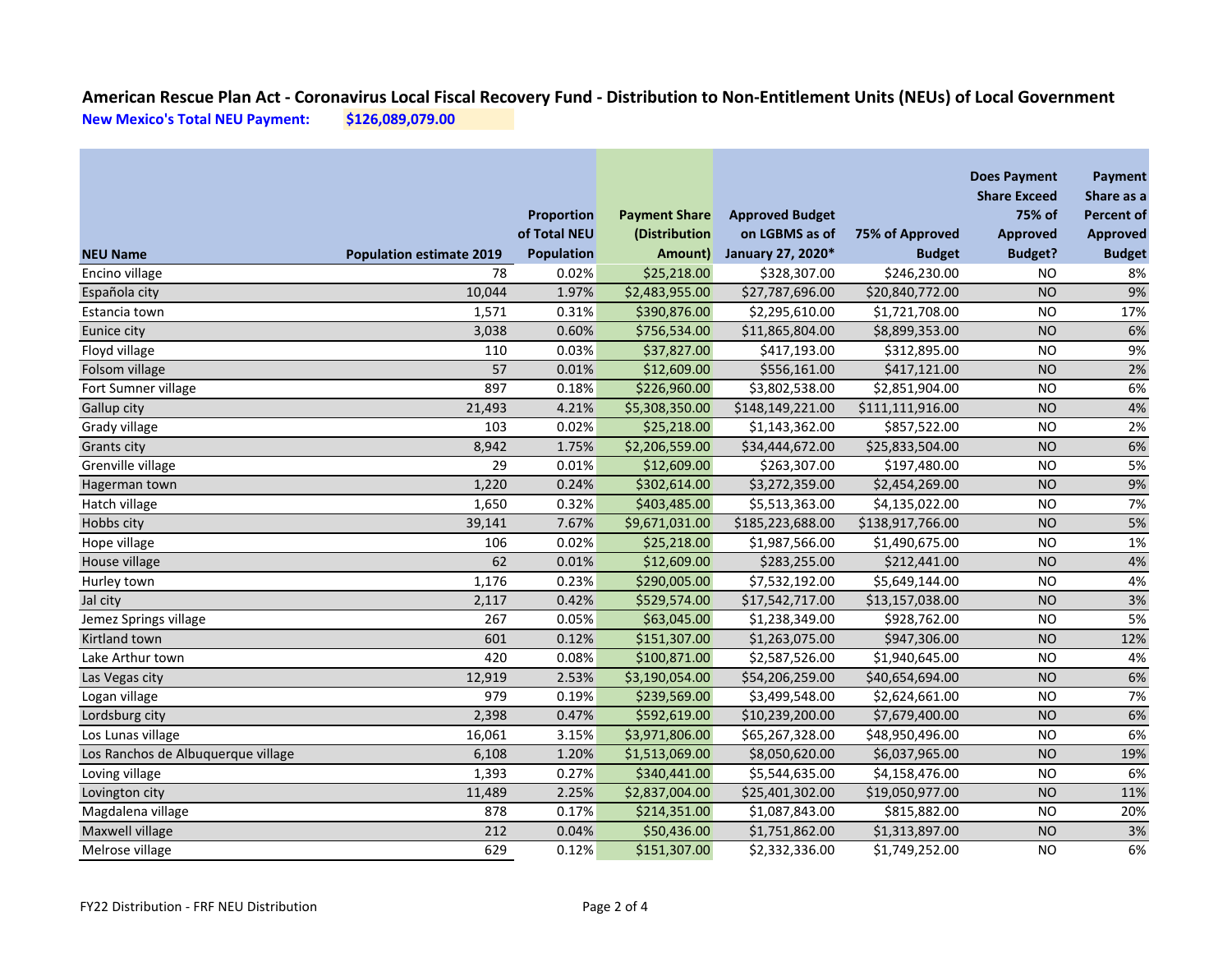|                            |                                 | <b>Proportion</b> | <b>Payment Share</b> | <b>Approved Budget</b> |                  | <b>Does Payment</b><br><b>Share Exceed</b><br>75% of | Payment<br>Share as a<br><b>Percent of</b> |
|----------------------------|---------------------------------|-------------------|----------------------|------------------------|------------------|------------------------------------------------------|--------------------------------------------|
|                            |                                 | of Total NEU      | (Distribution        | on LGBMS as of         | 75% of Approved  | <b>Approved</b>                                      | <b>Approved</b>                            |
| <b>NEU Name</b>            | <b>Population estimate 2019</b> | <b>Population</b> | Amount)              | January 27, 2020*      | <b>Budget</b>    | <b>Budget?</b>                                       | <b>Budget</b>                              |
| Mesilla town               | 1,828                           | 0.36%             | \$453,921.00         | \$5,293,616.00         | \$3,970,212.00   | <b>NO</b>                                            | 9%                                         |
| Milan village              | 3,669                           | 0.72%             | \$907,841.00         | \$8,299,664.00         | \$6,224,748.00   | <b>NO</b>                                            | 11%                                        |
| Moriarty city              | 1,860                           | 0.36%             | \$453,921.00         | \$6,893,042.00         | \$5,169,782.00   | <b>NO</b>                                            | 7%                                         |
| Mosquero village           | 85                              | 0.02%             | \$25,218.00          | \$1,594,671.00         | \$1,196,003.00   | <b>NO</b>                                            | 2%                                         |
| Mountainair town           | 873                             | 0.17%             | \$214,351.00         | \$2,341,999.00         | \$1,756,499.00   | <b>NO</b>                                            | 9%                                         |
| Pecos village              | 1,320                           | 0.26%             | \$327,832.00         | \$3,370,863.00         | \$2,528,147.00   | <b>NO</b>                                            | 10%                                        |
| Peralta town               | 3,584                           | 0.70%             | \$882,624.00         | \$5,267,713.00         | \$3,950,785.00   | <b>NO</b>                                            | 17%                                        |
| Portales city              | 11,610                          | 2.28%             | \$2,874,831.00       | \$31,092,126.00        | \$23,319,095.00  | <b>NO</b>                                            | 9%                                         |
| Questa village             | 1,755                           | 0.34%             | \$428,703.00         | \$4,163,843.00         | \$3,122,882.00   | <b>NO</b>                                            | 10%                                        |
| Raton city                 | 5,938                           | 1.16%             | \$1,462,633.00       | \$19,328,366.00        | \$14,496,275.00  | <b>NO</b>                                            | 8%                                         |
| Red River town             | 463                             | 0.09%             | \$113,480.00         | \$12,218,614.00        | \$9,163,961.00   | <b>NO</b>                                            | 1%                                         |
| Reserve village            | 277                             | 0.05%             | \$63,045.00          | \$3,055,500.00         | \$2,291,625.00   | <b>NO</b>                                            | 2%                                         |
| Rio Communities city       | 4,552                           | 0.89%             | \$1,122,193.00       | \$2,473,363.00         | \$1,855,022.00   | <b>NO</b>                                            | 45%                                        |
| Roswell city               | 47,551                          | 9.32%             | \$11,751,501.00      | \$143,045,637.00       | \$107,284,228.00 | <b>NO</b>                                            | 8%                                         |
| Roy village                | 211                             | 0.04%             | \$50,436.00          | \$1,152,244.00         | \$864,183.00     | <b>NO</b>                                            | 4%                                         |
| Ruidoso village            | 7,901                           | 1.55%             | \$1,954,381.00       | \$88,317,443.00        | \$66,238,082.00  | <b>NO</b>                                            | 2%                                         |
| Ruidoso Downs city         | 2,574                           | 0.50%             | \$630,445.00         | \$9,046,927.00         | \$6,785,195.00   | <b>NO</b>                                            | 7%                                         |
| San Jon village            | 202                             | 0.04%             | \$50,436.00          | \$818,746.00           | \$614,060.00     | <b>NO</b>                                            | 6%                                         |
| Santa Clara village        | 1,761                           | 0.35%             | \$441,312.00         | \$3,247,275.00         | \$2,435,456.00   | <b>NO</b>                                            | 14%                                        |
| Santa Rosa city            | 2,636                           | 0.52%             | \$655,663.00         | \$9,951,069.00         | \$7,463,302.00   | <b>NO</b>                                            | 7%                                         |
| San Ysidro village         | 201                             | 0.04%             | \$50,436.00          | \$564,978.00           | \$423,734.00     | <b>NO</b>                                            | 9%                                         |
| Silver City town           | 9,386                           | 1.84%             | \$2,320,039.00       | \$34,573,743.00        | \$25,930,307.00  | <b>NO</b>                                            | 7%                                         |
| Socorro city               | 8,348                           | 1.64%             | \$2,067,861.00       | \$20,961,976.00        | \$15,721,482.00  | <b>NO</b>                                            | 10%                                        |
| Springer town              | 906                             | 0.18%             | \$226,960.00         | \$5,447,785.00         | \$4,085,839.00   | <b>NO</b>                                            | 4%                                         |
| Sunland Park city          | 17,978                          | 3.52%             | \$4,438,336.00       | \$20,908,074.00        | \$15,681,056.00  | <b>NO</b>                                            | 21%                                        |
| Taos town                  | 5,929                           | 1.16%             | \$1,462,633.00       | \$43,645,372.00        | \$32,734,029.00  | <b>NO</b>                                            | 3%                                         |
| Taos Ski Valley village    | 71                              | 0.01%             | \$12,609.00          | \$15,626,407.00        | \$11,719,805.00  | <b>NO</b>                                            | 0%                                         |
| Tatum town                 | 829                             | 0.16%             | \$201,743.00         | \$2,671,126.00         | \$2,003,345.00   | <b>NO</b>                                            | 8%                                         |
| Texico city                | 1,067                           | 0.21%             | \$264,787.00         | \$2,934,782.00         | \$2,201,087.00   | <b>NO</b>                                            | 9%                                         |
| Tijeras village            | 535                             | 0.10%             | \$126,089.00         | \$2,660,513.00         | \$1,995,385.00   | <b>NO</b>                                            | 5%                                         |
| Truth or Consequences city | 5,753                           | 1.13%             | \$1,424,807.00       | \$27,107,424.00        | \$20,330,568.00  | <b>NO</b>                                            | 5%                                         |